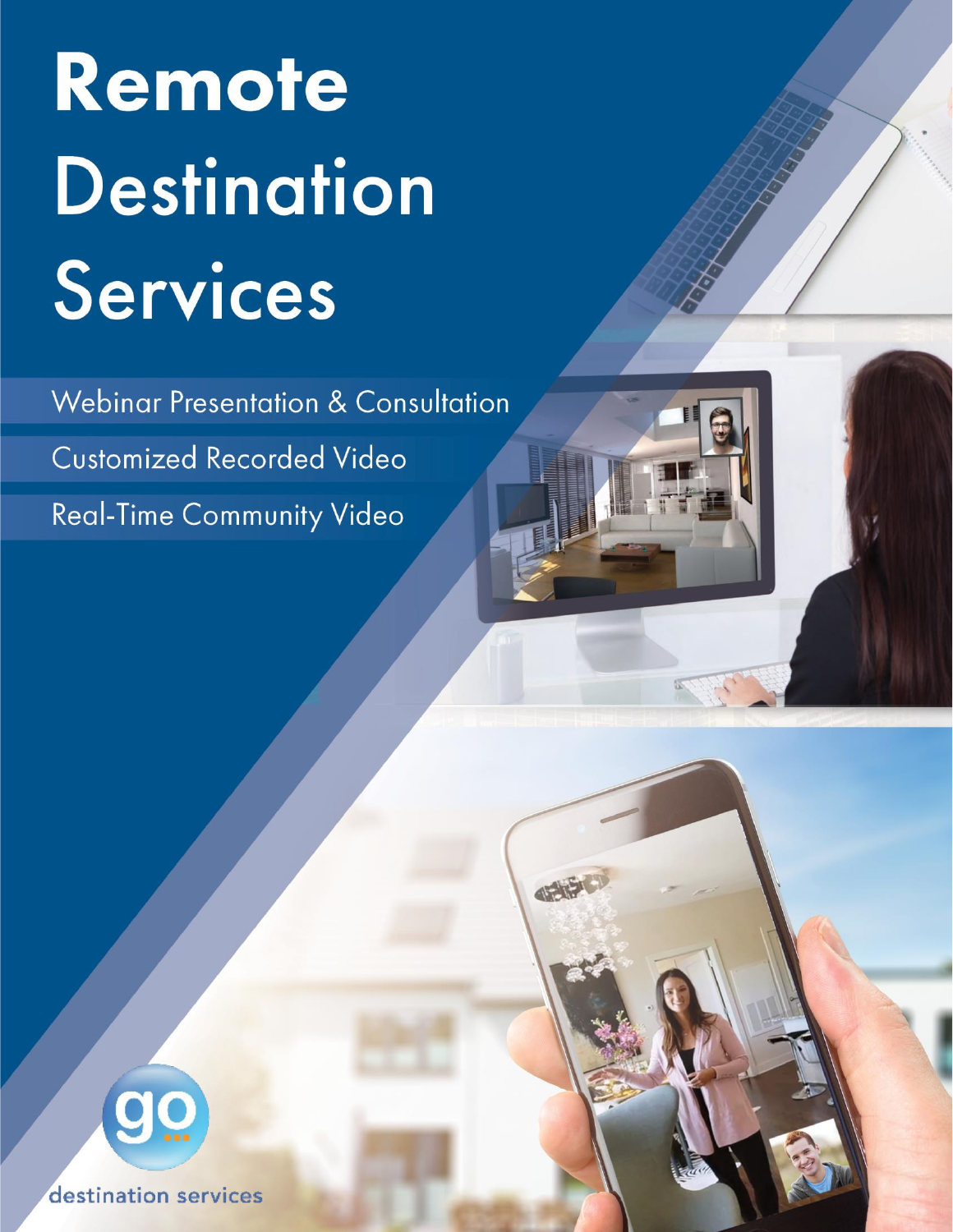# **Virtual Destination Services & Support**

Three convenient formats for home-finding, school search, area consultations, familiarity tours, and departure services.



**Real-Time Community Video** Associate participates in a live video to review areas, interests, and preferences



**Webinar Presentation & Consultation** Associate receives 1-on-1 presentation through web-based platform



**Customized Recorded Video** Associate receives personalized, recorded video to review when convenient

# *A great option for assignees, candidates, families, and VIPs to:*

- Provide support
- Keep assignments on track
- Recruit and retain
- Assist and support families
- Build relationships *…and more!*

**All Virtual Services include an app with personalized research, resources, and support.**

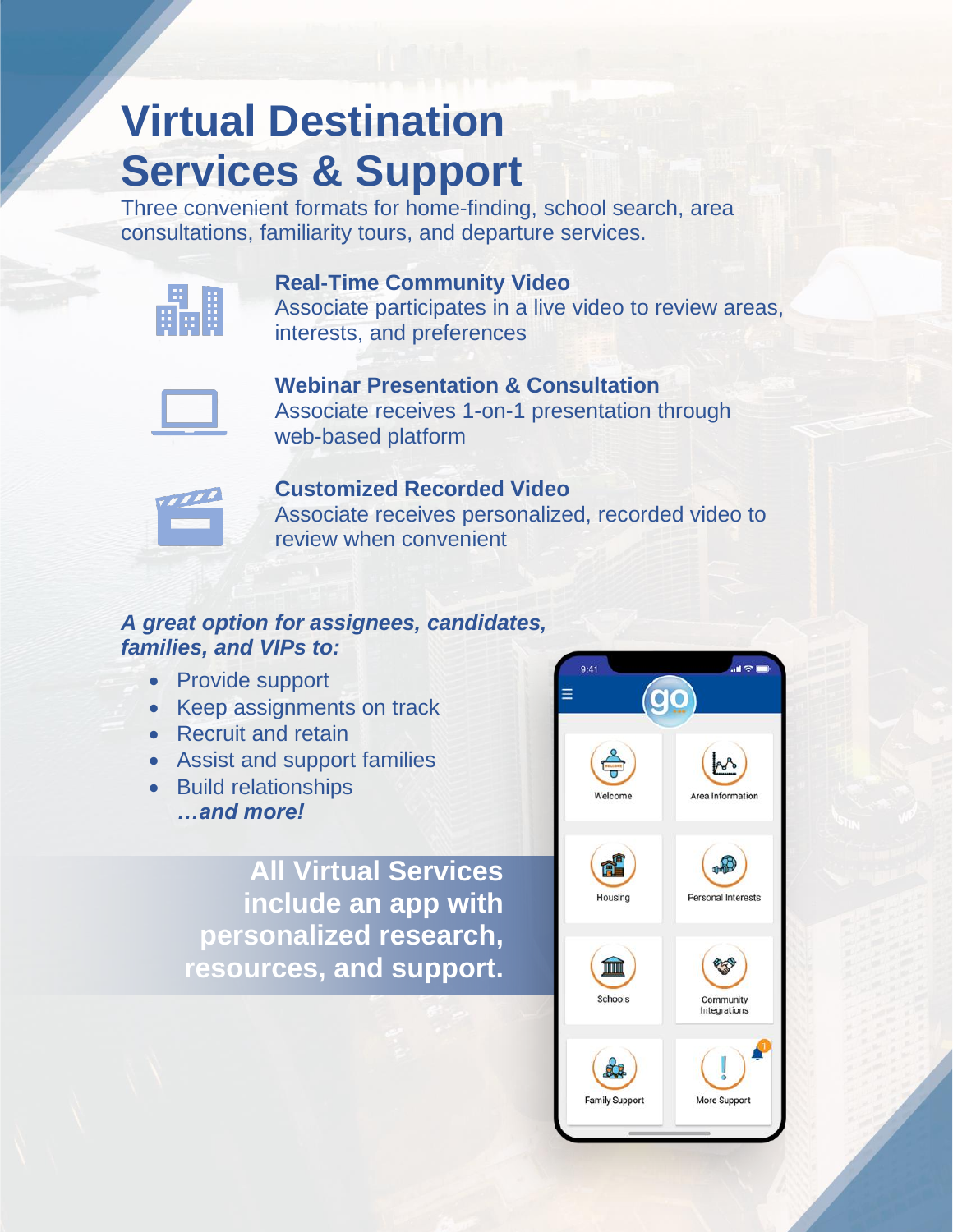### **Virtual Home-Finding Service and Support**

Associate participates in remote home-finding services that include:

- Needs assessment discussion to personalize service
- Research based on budget, preferences, and timeline
- Appointment setting for remote review
- Remote lease review
- Remote move-in inspection
- 1-on-1 Q&A session

**Recommended Format:** 

Real-Time Video, Webinar Presentation & Consultation

**Recommended Service Length:** Up to 6hrs

#### **Virtual Tour and Orientation**

Associate participates in a personalized tour and remote acclimation to the area that includes:

- Needs assessment discussion to personalize service
- Connection with interests, preferences, and hobbies in area
- Remote familiarity area tour
- 1-on-1 Q&A session by video

#### **Recommended Format:**

Real-Time Video, Customized Recorded Video

**Recommended Service Length:** Up to 6hrs

### **Virtual School Search and Consultation**

Associate participates in a remote search, support, and coaching on school choices that includes:

- Needs assessment discussion for service customization
- 1-on-1 consultation
- Appointment setting
- Extensive Q&A session by phone and video

#### **Recommended Format:**

Webinar Presentation & Consultation

**Recommended Service Length:** Up to 6hrs